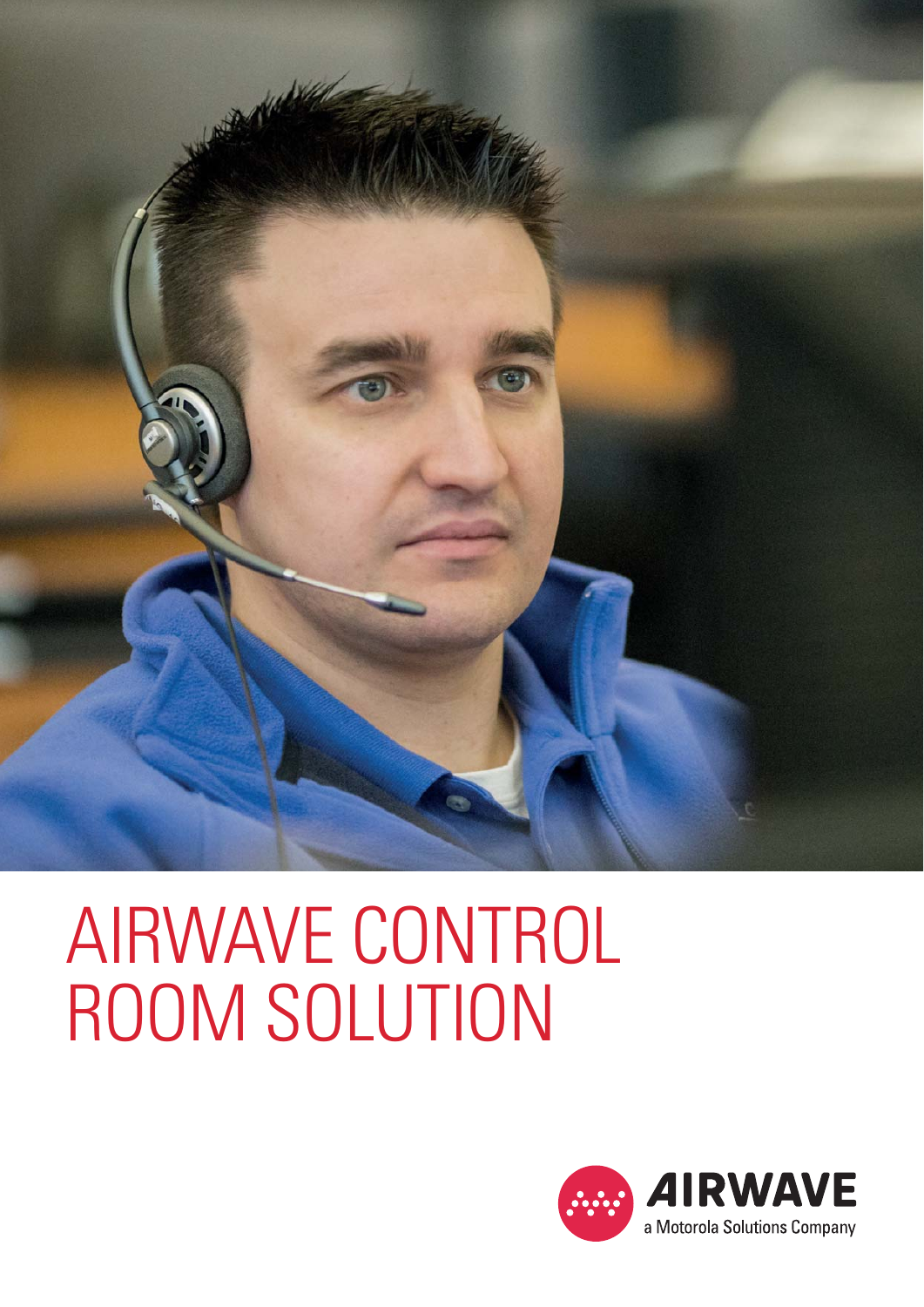## **STREAMLINE YOUR MISSION-CRITICAL COMMUNICATIONS**

Airwave Control Room Solution (Airwave CRS) helps you achieve seamless control room operations by bringing together all your communications in a single, unified and actionable interface.

Based on a highly scalable and resilient software platform, Airwave CRS lets you manage multiple communication systems through a suitable web browser. The web-based architecture eliminates costly, proprietary hardware at the operator's position and simplifies integration with third party applications such as CAD and voice logging systems.

## **RAPID, RELIABLE COMMUNICATIONS**

When every second counts, Airwave CRS helps you deliver vital real-time intelligence to the right people at the right time. All communications, including telephony, radio calls, wireless broadband and text messaging, are presented together on an intuitive touch-screen interface. Easily identifiable buttons with user-friendly names create a seamless user experience for faster, more effective communication.

## **FLEXIBLE DEPLOYMENT AND CLOUD TECHNOLOGY**

Airwave CRS is software-based and is easily distributed across multiple computers, on-premise or in the cloud, enabling mission-critical resilience. The software (with different licensed capacity) is used for Airwave CRS installations of any size.

The system supports fully flexible, role-based access to radio and telephone resources, from any PC client machine. Your operators will be agile and adaptive, able to respond quickly, wherever they are.

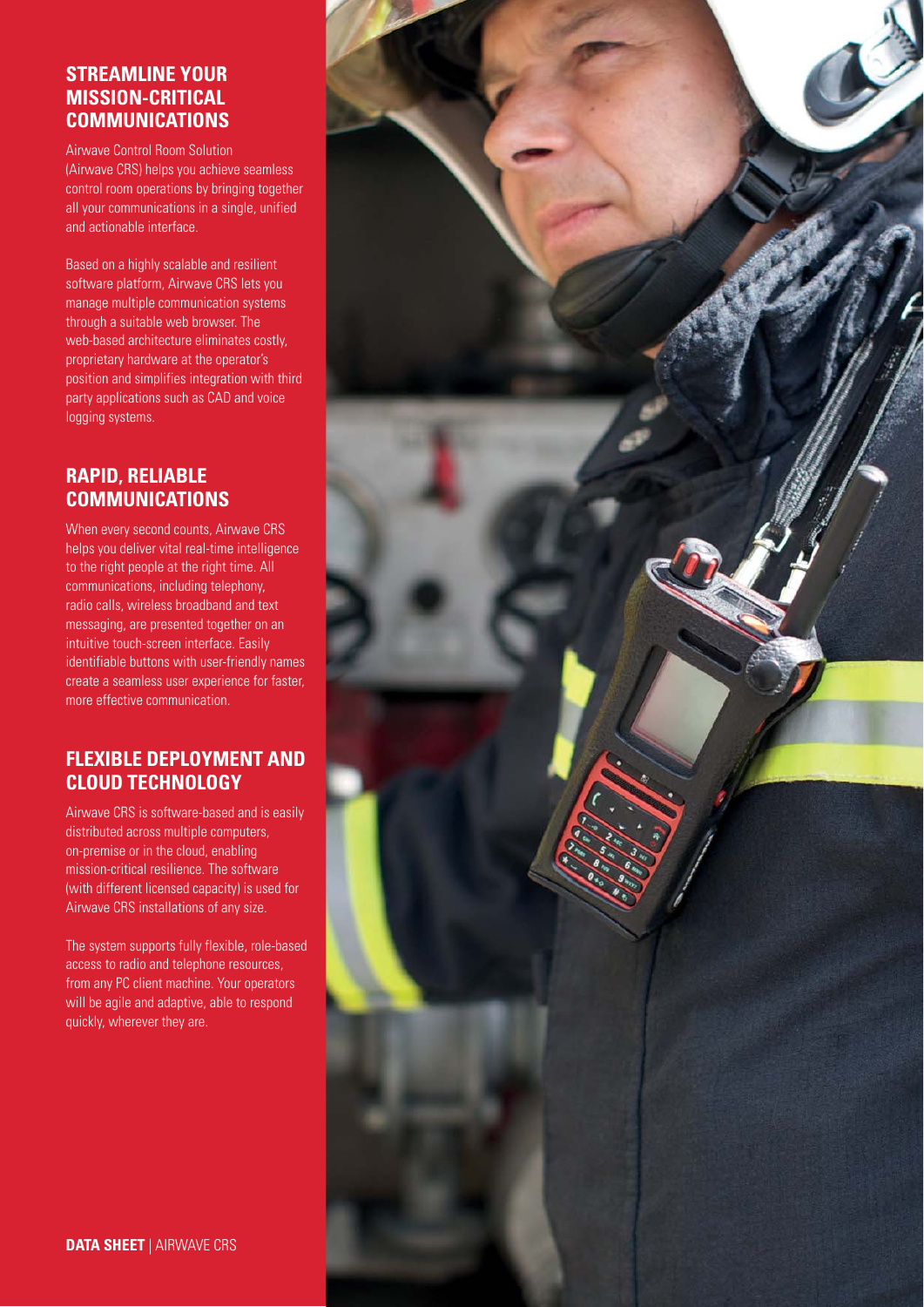# **ALL YOUR COMMUNCATIONS IN ONE PLACE**

Airwave CRS can easily handle communications across all radio technologies, including analogue radio (VHF and UHF), TETRA, DMR and LTE. It also effortlessly controls telephony from disparate sources including PSTN and PABX in digital, analogue and VoIP formats.

Other solution providers need several controls, buttons or screens to cope with this, leaving operators with a disorganised, dysfunctional display. Confused operators increase the risk of errors, potentially compromising your critical communications.

Airwave CRS is simple to use, streamlining all communication methods in a common user interface. Operators can harness a clean, rationalised display to react quickly to incidents and easily control all communications.



#### **UNIFY YOUR CONTROL ROOM ENVIRONMENT**

To work smarter and streamline your workflow, you need a fully integrated control room environment. Airwave CRS simplifies incident management by integrating disparate systems using Airwave CRS APIs to create a truly unified control room, enabling you to easily meet the needs of different control room roles.

Airwave CRS uses robust, industry standard interfaces. It can also make use of Caller Line Identity Display (CLID) to extract telephone caller data and share this with other systems. Airwave CRS can accept requests from other systems to handle calls and messages to your workforce using built-in gateways.

Airwave CRS can quickly and easily accommodate other radio systems, collecting and sharing vital information. When connected to a TETRA system, for example, other systems can request that Airwave CRS messages or changes radio parameters, such as requesting a location update or setting the talkgroup using DGNA. Airwave CRS also interfaces with telemetry and alarm units, and external recording systems, simplifying the sharing of critical, real-time intelligence.